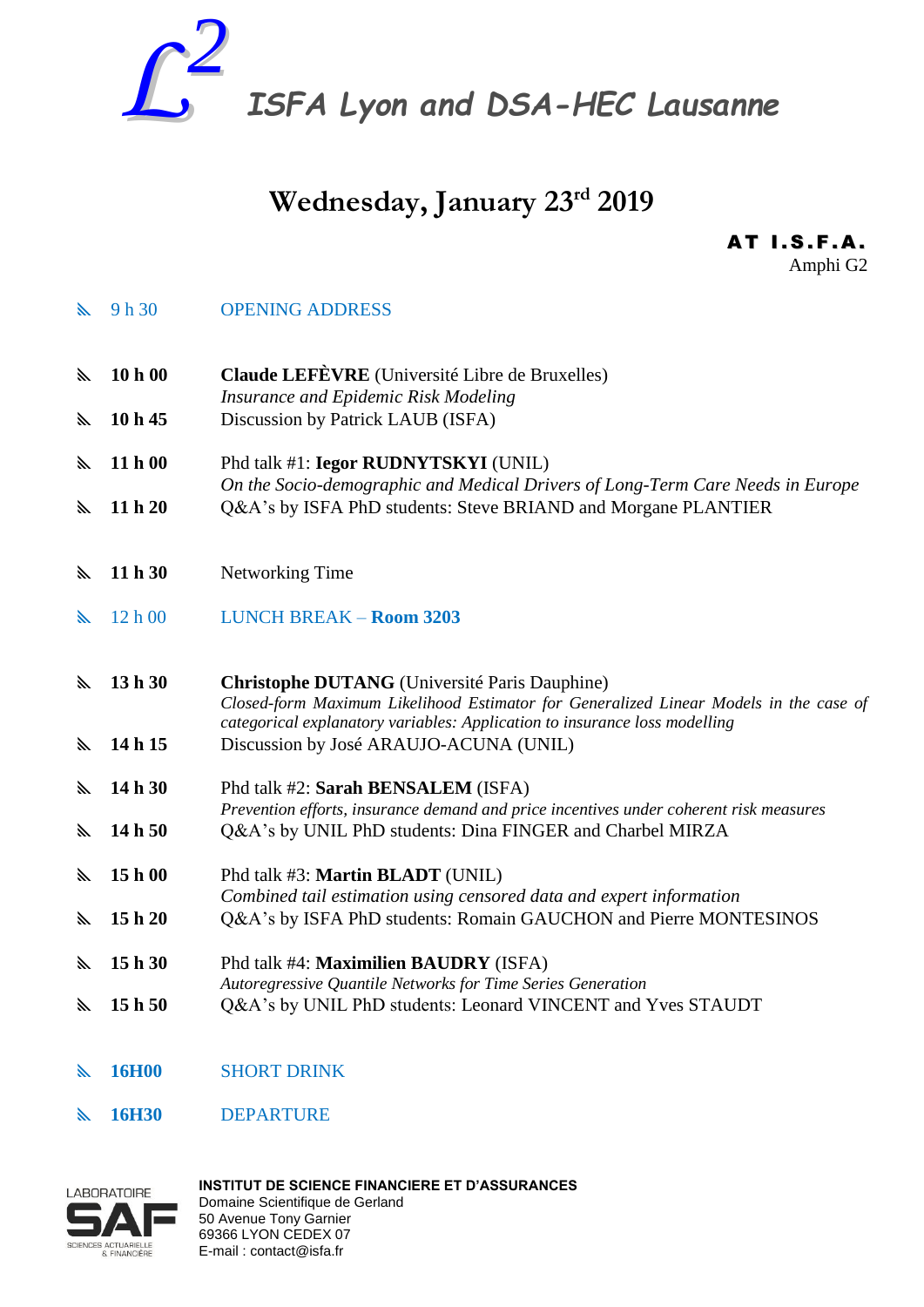

*ISFA Lyon and DSA-HEC Lausanne*

## **ABSTRACTS**

### **Claude LEFÈVRE:** Insurance and Epidemic Risk Modeling

Abstract: Two links between epidemics and insurance are highlighted. First, we briefly mention the polynomial structure that underlies the distribution of the epidemic final size and the finite-time ruin probability in insurance. Then, we apply simple actuarial methods to build an insurance plan protecting against an epidemic risk in a closed population. The studied model is an extended SIR epidemic in which the removal and infection rates may depend on the number of registered removals.

**Iegor RUDNYTSKYI:** On the Socio-demographic and Medical Drivers of Long-Term Care Needs in Europe

Abstract: The increase in the proportion of elderly people in most industrialized countries triggers higher demand for long-term care (LTC) associated with limitations of activities of daily living (ADL). The aim of this research is to derive the drivers affecting the probability of having limitations with ADL. By using the most recent wave of a crossnational European survey on individuals aged over 50 years (SHARE, wave 6), we develop econometric logistic models for identifying the effect of selected factors on limitations with ADL. We find that the demographic factors age, gender, and BMI significantly influence the probability of functional limitations. The same holds for social and medical characteristics, namely, wealth status, education level, the presence of the partner in the household, the children, and diseases. In particular, we show that the dependence highly increases with mental and physical diseases in comparison to cancer. Further, we observe the significant influence of the type of LTC scheme among European countries. We proceed by considering refined acuity levels of dependency and linking limitations in specific ADL to pathologies. We validate our model by cross-validation technique and by observing the same findings for data from previous waves, and thus, ensure robustness. The ongoing work investigates the impact of the above factors on the demand for formal LTC (nursing homes, professional services at home, meals-on-wheels, etc.). Joint work with Michel FUINO and Joël WAGNER

**Christophe DUTANG:** Closed-form Maximum Likelihood Estimator for Generalized Linear Models in the case of categorical explanatory variables: Application to insurance loss modelling

Abstract: Generalized Linear Models with categorical explanatory variables are considered and parameters of the model are estimated by an exact maximum likelihood method. The existence of a sequence of maximum likelihood estimators is discussed and considerations on possible link functions are proposed. A focus is then given on two particular positive distributions: The Pareto 1 distribution and the shifted log-normal distributions. Finally, the approach is illustrated on an actuarial dataset to model insurance losses.



**INSTITUT DE SCIENCE FINANCIERE ET D'ASSURANCES**  Domaine Scientifique de Gerland 50 Avenue Tony Garnier 69366 LYON CEDEX 07 E-mail : contact@isfa.fr